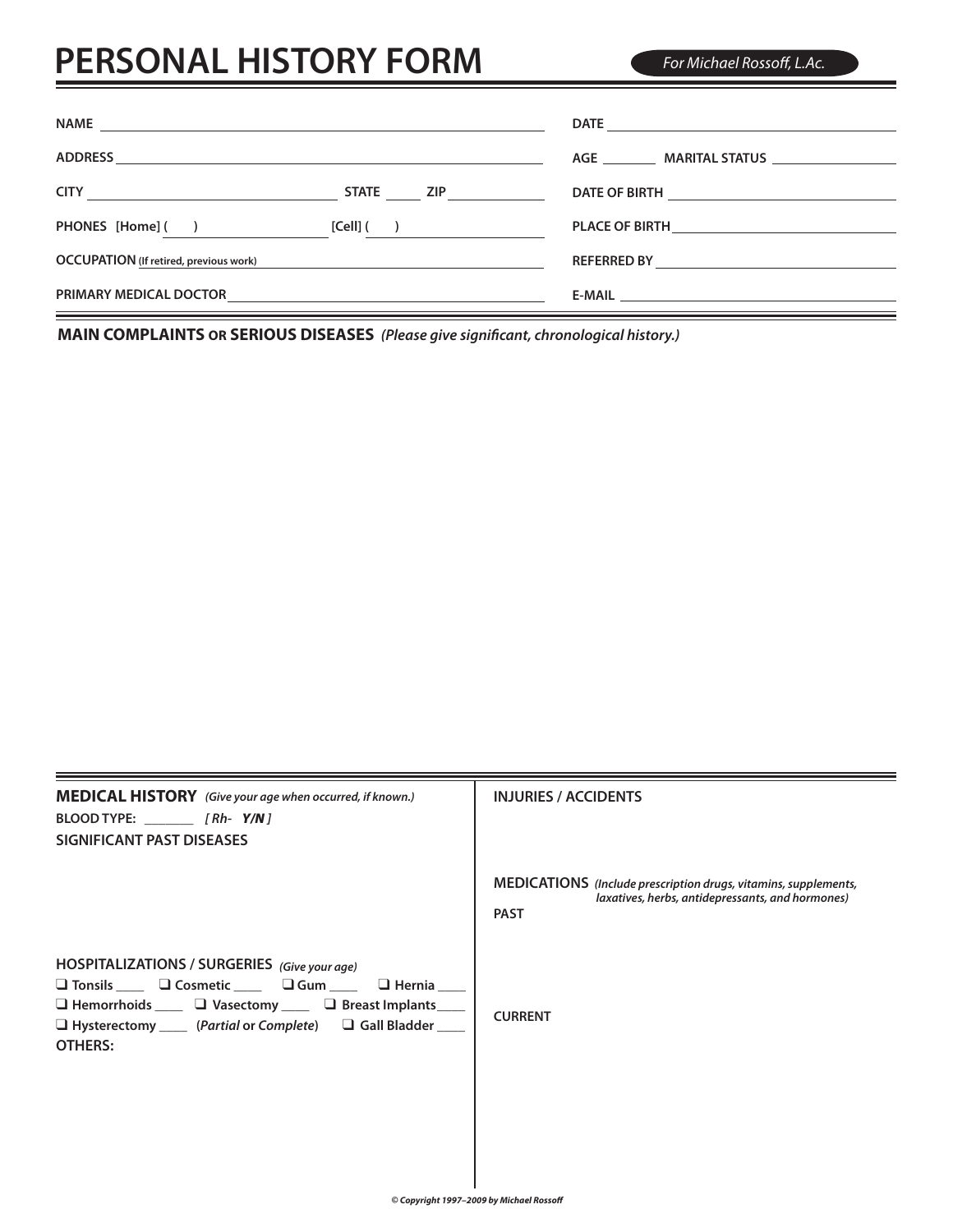| <b>PICTURE</b> | Please draw a composite picture containing all of the following objects $-$                         |  |
|----------------|-----------------------------------------------------------------------------------------------------|--|
|                | a house, a tree, a mountain, a lake, a snake, a dragon and the sun. You don't have to be an artist! |  |

 $=$